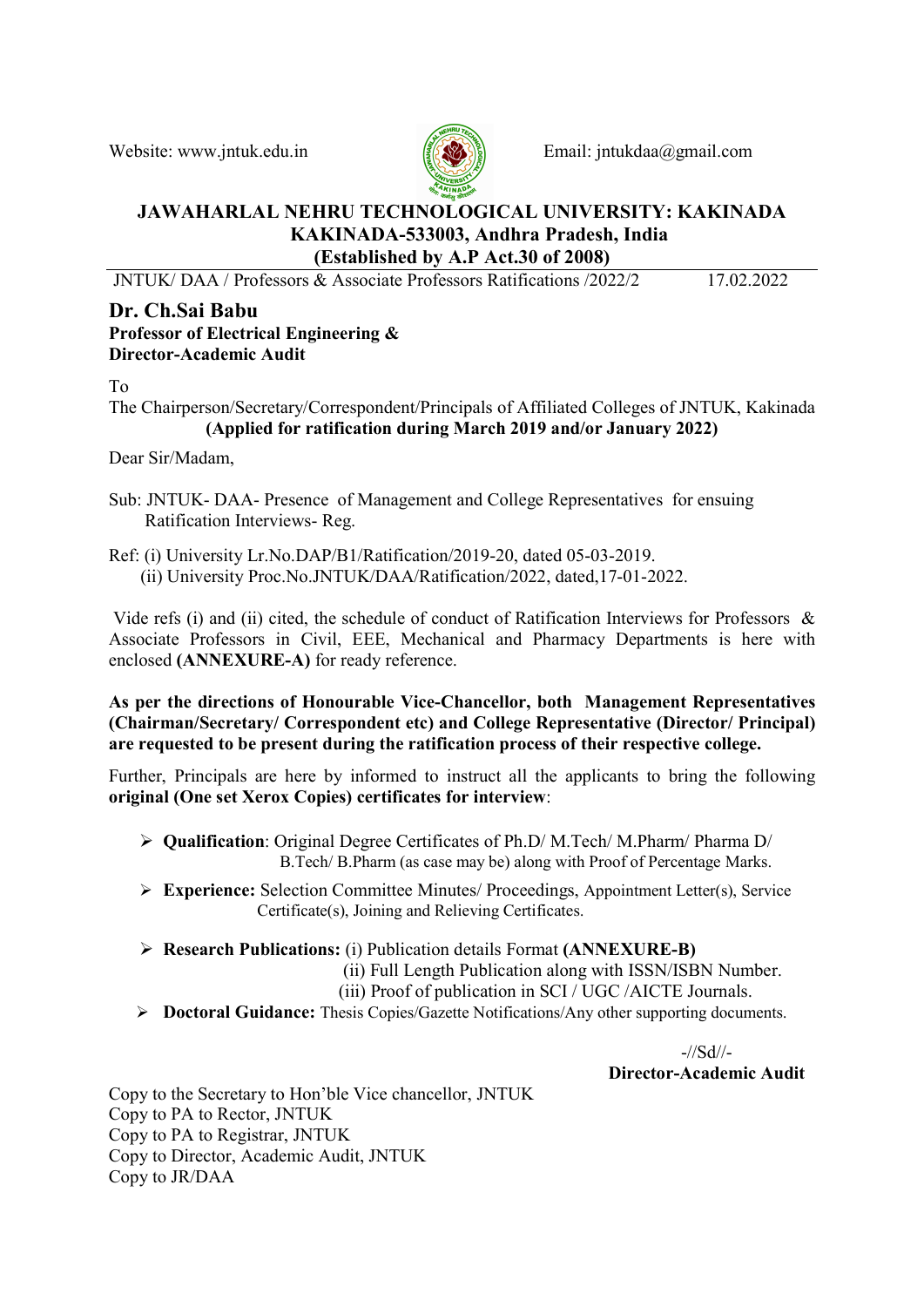| Date & Time: 22-02-2022(Tuesday) @ 10 am |                 |                  |                         |                         |                  |                         |                         |                              |                  |                  |
|------------------------------------------|-----------------|------------------|-------------------------|-------------------------|------------------|-------------------------|-------------------------|------------------------------|------------------|------------------|
|                                          | College<br>Code | <b>Civil</b>     |                         |                         | Pharmacy         |                         |                         | <b>Environmental Studies</b> |                  |                  |
| S.No.                                    |                 | Prof.            | Assoc.<br>Prof.         | <b>Total</b>            | Prof.            | Assoc.<br>Prof.         | <b>Total</b>            | Prof.                        | Assoc.<br>Prof.  | <b>Total</b>     |
| $\mathbf{1}$                             | (A5)            | $\boldsymbol{0}$ | $\overline{\mathbf{4}}$ | $\overline{\mathbf{4}}$ | $\bf{0}$         | $\boldsymbol{0}$        | $\boldsymbol{0}$        | $\boldsymbol{0}$             | $\boldsymbol{0}$ | $\boldsymbol{0}$ |
| $\overline{2}$                           | (FE)            | $\boldsymbol{0}$ | $\mathbf{1}$            | $\mathbf{1}$            | $\bf{0}$         | $\boldsymbol{0}$        | $\bf{0}$                | $\boldsymbol{0}$             | $\boldsymbol{0}$ | $\bf{0}$         |
| $\overline{3}$                           | (F9)            | $\bf{0}$         | $\mathbf{1}$            | $\mathbf{1}$            | $\boldsymbol{0}$ | $\boldsymbol{0}$        | $\boldsymbol{0}$        | $\boldsymbol{0}$             | $\bf{0}$         | $\boldsymbol{0}$ |
| $\overline{4}$                           | (3B)            | $\bf{0}$         | $\mathbf{1}$            | $\mathbf{1}$            | $\boldsymbol{0}$ | $\boldsymbol{0}$        | $\boldsymbol{0}$        | $\boldsymbol{0}$             | $\boldsymbol{0}$ | $\boldsymbol{0}$ |
| 5                                        | (98)            | $\mathbf{1}$     | $\bf{0}$                | $\mathbf{1}$            | $\boldsymbol{0}$ | $\boldsymbol{0}$        | $\boldsymbol{0}$        | $\boldsymbol{0}$             | $\boldsymbol{0}$ | $\boldsymbol{0}$ |
| 6                                        | (47)            | $\bf{0}$         | $\mathbf{1}$            | $\mathbf{1}$            | $\boldsymbol{0}$ | $\boldsymbol{0}$        | $\boldsymbol{0}$        | $\boldsymbol{0}$             | $\mathbf{1}$     | $\mathbf{1}$     |
| $\overline{7}$                           | (HT)            | $\mathbf{1}$     | $\mathbf{1}$            | $\boldsymbol{2}$        | $\bf{0}$         | $\boldsymbol{0}$        | $\bf{0}$                | $\boldsymbol{0}$             | $\boldsymbol{0}$ | $\boldsymbol{0}$ |
| 8                                        | JM)             | $\mathbf{1}$     | $\bf{0}$                | $\mathbf{1}$            | $\bf{0}$         | $\boldsymbol{0}$        | $\boldsymbol{0}$        | $\boldsymbol{0}$             | $\boldsymbol{0}$ | $\boldsymbol{0}$ |
| 9                                        | (BQ)            | $\bf{0}$         | $\mathbf{1}$            | $\mathbf{1}$            | $\bf{0}$         | $\boldsymbol{0}$        | $\bf{0}$                | $\boldsymbol{0}$             | $\boldsymbol{0}$ | $\boldsymbol{0}$ |
| 10                                       | (76)            | $\mathbf{1}$     | $\bf{0}$                | $\mathbf{1}$            | $\bf{0}$         | $\boldsymbol{0}$        | $\boldsymbol{0}$        | $\boldsymbol{0}$             | $\boldsymbol{0}$ | $\boldsymbol{0}$ |
| 11                                       | (13)            | $\mathbf{1}$     | $\boldsymbol{0}$        | $\mathbf{1}$            | $\boldsymbol{0}$ | $\boldsymbol{0}$        | $\boldsymbol{0}$        | $\boldsymbol{0}$             | $\boldsymbol{0}$ | $\boldsymbol{0}$ |
| 12                                       | (48)            | $\bf{0}$         | $\mathbf{1}$            | $\mathbf{1}$            | $\boldsymbol{0}$ | $\boldsymbol{0}$        | $\boldsymbol{0}$        | $\boldsymbol{0}$             | $\bf{0}$         | $\bf{0}$         |
| 13                                       | (6N)            | $\boldsymbol{0}$ | $\mathbf{1}$            | $\mathbf{1}$            | $\boldsymbol{0}$ | $\boldsymbol{0}$        | $\boldsymbol{0}$        | $\boldsymbol{0}$             | $\bf{0}$         | $\boldsymbol{0}$ |
| 14                                       | (8X)            | $\mathbf{3}$     | $\boldsymbol{2}$        | 5                       | $\boldsymbol{0}$ | $\boldsymbol{0}$        | $\boldsymbol{0}$        | $\boldsymbol{0}$             | $\boldsymbol{0}$ | $\boldsymbol{0}$ |
| 15                                       | (8H)            | $\boldsymbol{0}$ | $\mathbf{1}$            | $\mathbf{1}$            | $\boldsymbol{0}$ | $\boldsymbol{0}$        | $\boldsymbol{0}$        | $\boldsymbol{0}$             | $\bf{0}$         | $\boldsymbol{0}$ |
| 16                                       | (NR)            | $\mathbf{1}$     | $\boldsymbol{0}$        | $\mathbf{1}$            | $\bf{0}$         | $\boldsymbol{0}$        | $\boldsymbol{0}$        | $\boldsymbol{0}$             | $\boldsymbol{0}$ | $\boldsymbol{0}$ |
| 17                                       | (H4)            | $\boldsymbol{0}$ | $\boldsymbol{0}$        | $\boldsymbol{0}$        | $\boldsymbol{0}$ | $\boldsymbol{0}$        | $\boldsymbol{0}$        | $\boldsymbol{0}$             | $\mathbf{1}$     | $\mathbf{1}$     |
| 18                                       | (L3)            | $\boldsymbol{0}$ | $\boldsymbol{0}$        | $\boldsymbol{0}$        | $\boldsymbol{0}$ | $\boldsymbol{0}$        | $\boldsymbol{0}$        | $\boldsymbol{0}$             | $\mathbf{1}$     | $\mathbf{1}$     |
| 19                                       | (49)            | $\boldsymbol{0}$ | $\boldsymbol{0}$        | $\boldsymbol{0}$        | $\boldsymbol{0}$ | $\boldsymbol{0}$        | $\boldsymbol{0}$        | $\boldsymbol{0}$             | $\mathbf{1}$     | $\mathbf{1}$     |
| 20                                       | (X4)            | $\boldsymbol{0}$ | $\boldsymbol{0}$        | $\boldsymbol{0}$        | $\boldsymbol{0}$ | $\boldsymbol{0}$        | $\boldsymbol{0}$        | $\boldsymbol{0}$             | $\mathbf{1}$     | $\mathbf{1}$     |
| 21                                       | (3G)            | $\boldsymbol{0}$ | $\boldsymbol{0}$        | $\boldsymbol{0}$        | $\boldsymbol{2}$ | $\boldsymbol{0}$        | $\boldsymbol{2}$        | $\boldsymbol{0}$             | $\boldsymbol{0}$ | $\boldsymbol{0}$ |
| 22                                       | (3H)            | $\boldsymbol{0}$ | $\boldsymbol{0}$        | $\boldsymbol{0}$        | $\boldsymbol{0}$ | $\mathbf{1}$            | $\mathbf{1}$            | $\boldsymbol{0}$             | $\boldsymbol{0}$ | $\boldsymbol{0}$ |
| 23                                       | (9V)            | $\boldsymbol{0}$ | $\bf{0}$                | $\boldsymbol{0}$        | $\boldsymbol{0}$ | $\overline{\mathbf{4}}$ | $\overline{\mathbf{4}}$ | $\boldsymbol{0}$             | $\boldsymbol{0}$ | $\boldsymbol{0}$ |
| 24                                       | (7N)            | $\boldsymbol{0}$ | $\boldsymbol{0}$        | $\bf{0}$                | 6                | $\overline{\mathbf{4}}$ | 10                      | $\boldsymbol{0}$             | $\boldsymbol{0}$ | $\boldsymbol{0}$ |
| <b>Total</b>                             |                 | 9                | 15                      | 24                      | 8                | 9                       | 17                      | $\pmb{0}$                    | 5                | 5                |

## ANNEXURE-A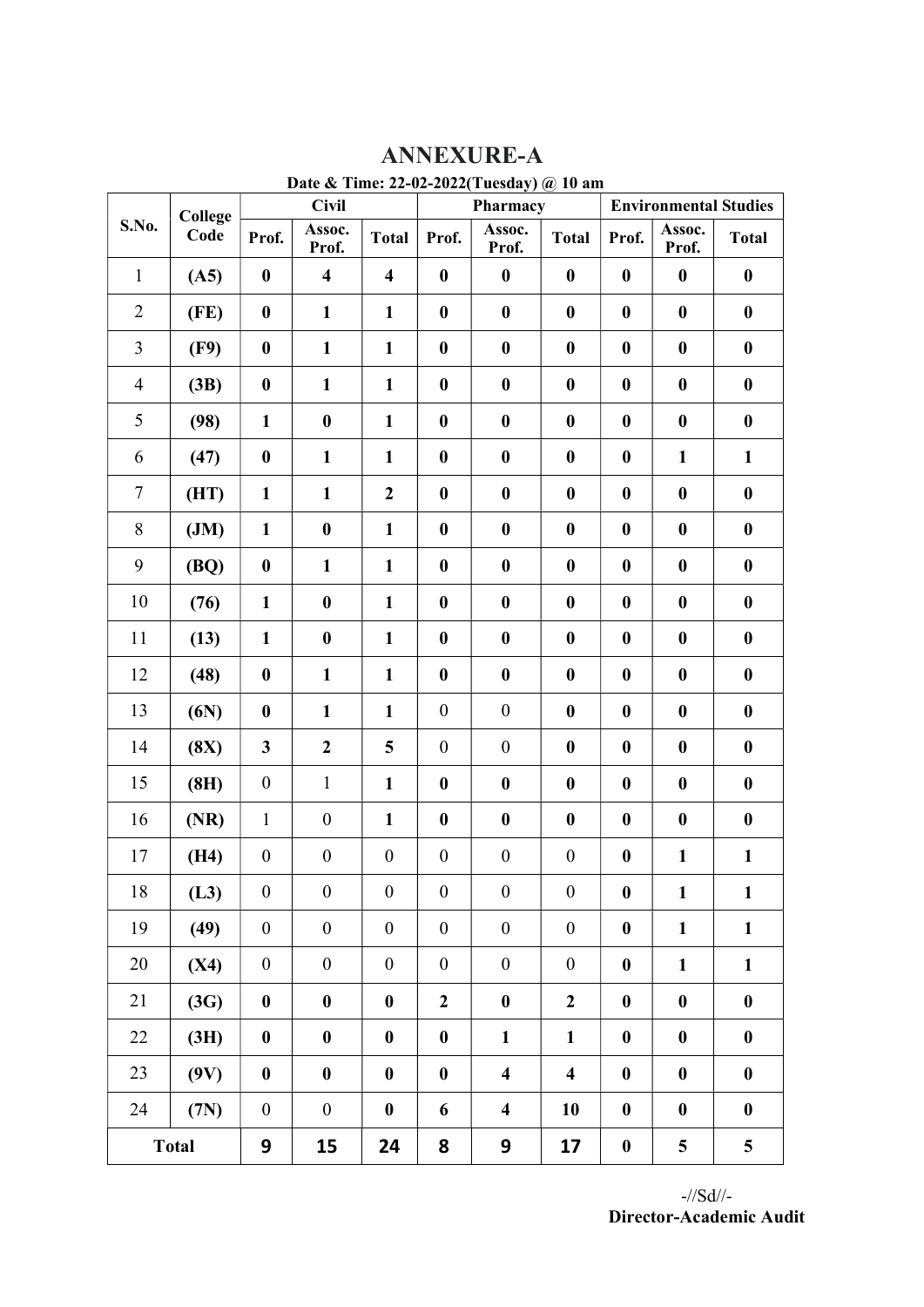#### ANNEXURE-A

| S.No.                   | <b>College</b><br>Code | <b>ME</b>      |                 |                         | <b>EEE</b>              |                 |                  | <b>ASE</b>       |                  |                  |
|-------------------------|------------------------|----------------|-----------------|-------------------------|-------------------------|-----------------|------------------|------------------|------------------|------------------|
|                         |                        | Prof.          | Assoc.<br>Prof. | <b>Total</b>            | Prof.                   | Assoc.<br>Prof. | <b>Total</b>     | Prof.            | Assoc.<br>Prof.  | <b>Total</b>     |
| $\mathbf{1}$            | (47)                   | $\mathbf{1}$   | $\overline{2}$  | $\mathbf{3}$            | $\bf{0}$                | $\bf{0}$        | $\bf{0}$         | $\bf{0}$         | $\bf{0}$         | $\bf{0}$         |
| $\boldsymbol{2}$        | (A5)                   | $\mathbf{3}$   | $\mathbf{1}$    | $\overline{\mathbf{4}}$ | $\mathbf{1}$            | $\mathbf{1}$    | $\boldsymbol{2}$ | $\bf{0}$         | $\boldsymbol{0}$ | $\boldsymbol{0}$ |
| $\overline{\mathbf{3}}$ | (98)                   | $\overline{7}$ | $\overline{2}$  | 9                       | $\boldsymbol{0}$        | $\overline{2}$  | $\overline{2}$   | $\bf{0}$         | $\bf{0}$         | $\bf{0}$         |
| $\overline{\mathbf{4}}$ | (76)                   | $\mathbf{3}$   | $\mathbf{3}$    | 6                       | $\overline{\mathbf{4}}$ | $\overline{2}$  | 6                | $\bf{0}$         | $\mathbf{1}$     | $\mathbf{1}$     |
| 5                       | (48)                   | $\overline{2}$ | $\overline{2}$  | $\overline{\mathbf{4}}$ | $\boldsymbol{0}$        | 5               | 5                | $\bf{0}$         | $\bf{0}$         | $\bf{0}$         |
| 6                       | (13)                   | $\bf{0}$       | 5               | 5                       | $\bf{0}$                | $\bf{0}$        | $\bf{0}$         | $\bf{0}$         | $\boldsymbol{0}$ | $\boldsymbol{0}$ |
| $\overline{7}$          | (6N)                   | $\mathbf{1}$   | $\pmb{0}$       | $\mathbf{1}$            | $\boldsymbol{0}$        | $\mathbf{1}$    | $\mathbf{1}$     | $\bf{0}$         | $\bf{0}$         | $\boldsymbol{0}$ |
| 8                       | (FE)                   | $\mathbf{1}$   | $\bf{0}$        | $\mathbf{1}$            | $\bf{0}$                | $\bf{0}$        | $\bf{0}$         | $\boldsymbol{0}$ | $\boldsymbol{0}$ | $\boldsymbol{0}$ |
| 9                       | (NM)                   | $\bf{0}$       | $\mathbf{1}$    | $\mathbf{1}$            | $\bf{0}$                | $\overline{2}$  | $\overline{2}$   | $\pmb{0}$        | $\pmb{0}$        | $\pmb{0}$        |
| 10                      | (NN)                   | $\bf{0}$       | $\bf{0}$        | $\boldsymbol{0}$        | $\bf{0}$                | $\mathbf{1}$    | $\mathbf{1}$     | $\bf{0}$         | $\bf{0}$         | $\boldsymbol{0}$ |
| 11                      | (L3)                   | $\bf{0}$       | $\mathbf{1}$    | $\mathbf{1}$            | $\mathbf{1}$            | 1               | $\overline{2}$   | $\mathbf 0$      | $\mathbf 0$      | $\mathbf 0$      |
|                         | <b>Total</b>           | 18             | 17              | 35                      | 6                       | 15              | 21               | $\boldsymbol{0}$ | $\mathbf{1}$     | $\mathbf{1}$     |

## Date & Time: 23-02-2022(Wednesday) @ 10 am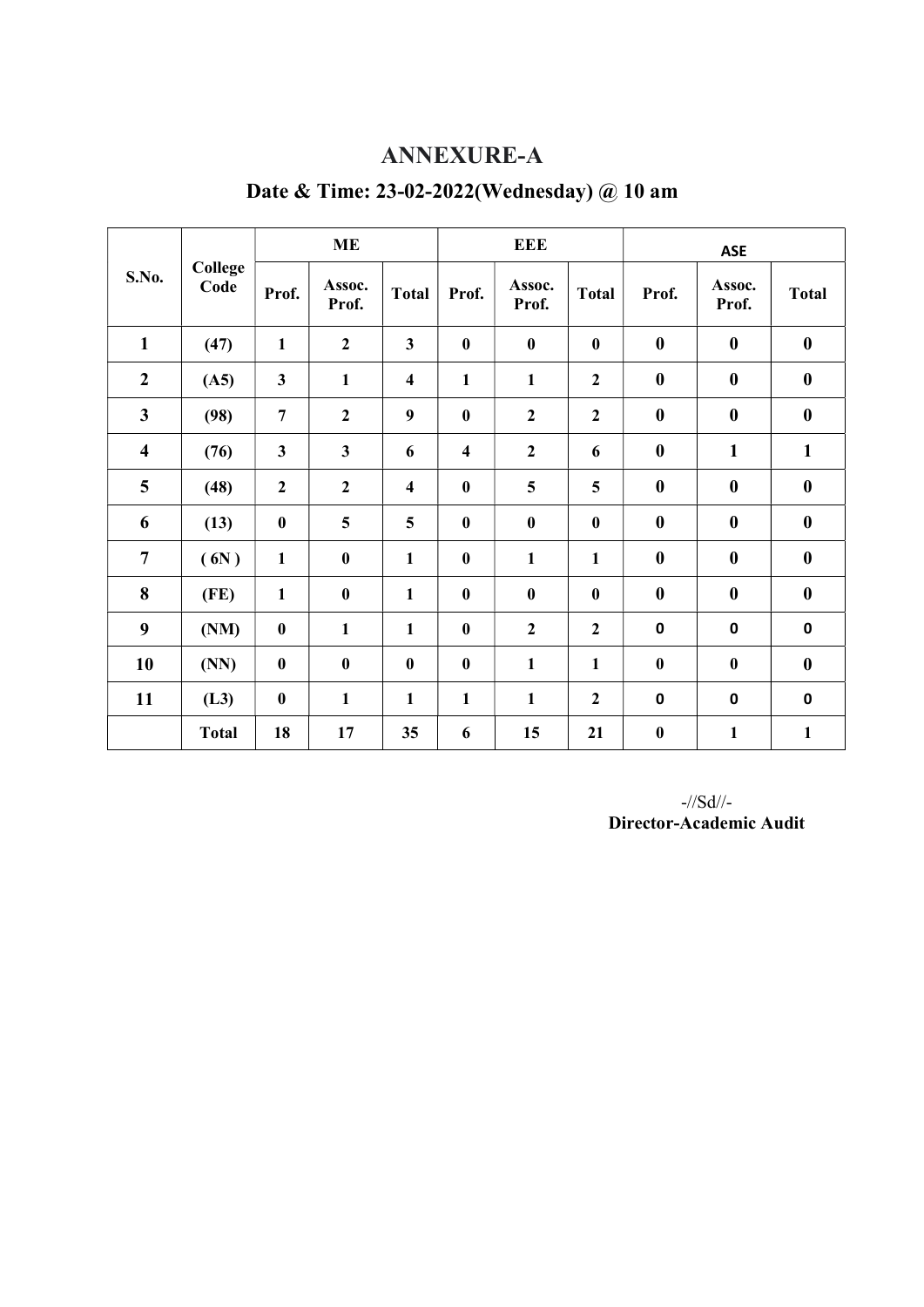|                         | College<br>Code |                         | <b>ME</b>               |                         | <b>EEE</b>              |                         |                         |  |
|-------------------------|-----------------|-------------------------|-------------------------|-------------------------|-------------------------|-------------------------|-------------------------|--|
| S.No.                   |                 | Prof.                   | Assoc.<br>Prof.         | <b>Total</b>            | Prof.                   | Assoc.<br>Prof.         | <b>Total</b>            |  |
| $\mathbf{1}$            | (BQ)            | $\mathbf{1}$            | $\mathbf{1}$            | $\overline{2}$          | $\overline{\mathbf{3}}$ | $\overline{\mathbf{4}}$ | $\overline{7}$          |  |
| $\boldsymbol{2}$        | (P3)            | $\boldsymbol{0}$        | $\boldsymbol{2}$        | $\boldsymbol{2}$        | $\mathbf{1}$            | $\bf{0}$                | $\mathbf{1}$            |  |
| $\mathbf{3}$            | (F0)            | $\boldsymbol{0}$        | $\boldsymbol{2}$        | $\boldsymbol{2}$        | $\mathbf{1}$            | $\bf{0}$                | $\mathbf{1}$            |  |
| $\overline{\mathbf{4}}$ | (A9)            | $\overline{\mathbf{3}}$ | $\mathbf{1}$            | $\overline{\mathbf{4}}$ | $\bf{0}$                | $\mathbf{1}$            | $\mathbf{1}$            |  |
| 5                       | (9P)            | $\bf{0}$                | $\boldsymbol{2}$        | $\boldsymbol{2}$        | $\mathbf{1}$            | $\bf{0}$                | $\mathbf{1}$            |  |
| 6                       | (8A)            | $\boldsymbol{0}$        | $\overline{2}$          | $\overline{2}$          | $\boldsymbol{0}$        | $\mathbf{1}$            | $\mathbf{1}$            |  |
| $\overline{7}$          | JM)             | $\mathbf{1}$            | $\boldsymbol{0}$        | $\mathbf{1}$            | $\boldsymbol{0}$        | $\mathbf{1}$            | $\mathbf{1}$            |  |
| 8                       | (B8)            | $\boldsymbol{0}$        | $\mathbf{1}$            | $\mathbf{1}$            | $\mathbf{3}$            | $\mathbf{1}$            | $\overline{\mathbf{4}}$ |  |
| 9                       | (PA)            | $\overline{2}$          | $\overline{2}$          | $\overline{\mathbf{4}}$ | $\mathbf{1}$            | $\mathbf{1}$            | $\overline{2}$          |  |
| 10                      | (A3)            | $\boldsymbol{0}$        | $\overline{\mathbf{3}}$ | $\mathbf{3}$            | $\boldsymbol{0}$        | $\bf{0}$                | $\bf{0}$                |  |
| 11                      | (3B)            | $\boldsymbol{0}$        | $\overline{2}$          | $\boldsymbol{2}$        | $\boldsymbol{0}$        | $\bf{0}$                | $\bf{0}$                |  |
| 12                      | (K6)            | $\boldsymbol{0}$        | $\mathbf{1}$            | $\mathbf{1}$            | $\boldsymbol{0}$        | $\overline{2}$          | $\boldsymbol{2}$        |  |
| 13                      | (MH)            | $\boldsymbol{2}$        | $\overline{2}$          | $\overline{\mathbf{4}}$ | $\boldsymbol{0}$        | $\mathbf{1}$            | $\mathbf{1}$            |  |
|                         | <b>Total</b>    | 9                       | 21                      | 30                      | 10                      | 12                      | 22                      |  |

# ANNEXURE-A Date & Time: 24-02-2022(Thursday) @ 10 am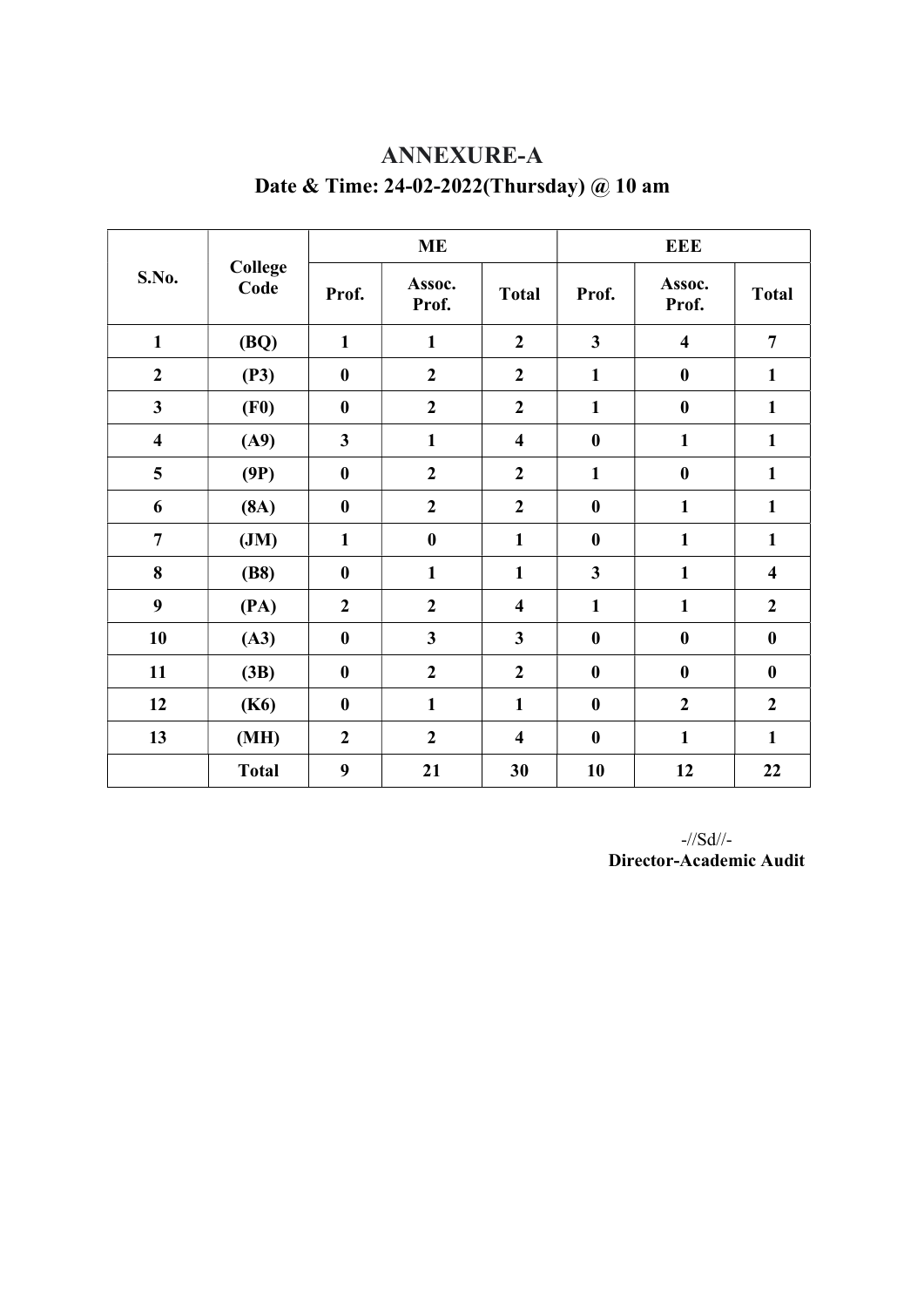| S.No.                   | College<br>Code |                  | <b>ME</b>               |                         | <b>EEE</b>       |                         |                         |  |
|-------------------------|-----------------|------------------|-------------------------|-------------------------|------------------|-------------------------|-------------------------|--|
|                         |                 | Prof.            | Assoc.<br>Prof.         | <b>Total</b>            | Prof.            | Assoc.<br>Prof.         | <b>Total</b>            |  |
| $\mathbf{1}$            | (U4)            | $\boldsymbol{0}$ | $\bf{0}$                | $\boldsymbol{0}$        | $\mathbf{1}$     | $\boldsymbol{0}$        | $\mathbf{1}$            |  |
| $\overline{2}$          | (B6)            | $\bf{0}$         | $\bf{0}$                | $\bf{0}$                | $\mathbf{1}$     | $\bf{0}$                | $\mathbf{1}$            |  |
| $\overline{\mathbf{3}}$ | (X4)            | $\boldsymbol{0}$ | $\mathbf{1}$            | $\mathbf{1}$            | $\boldsymbol{0}$ | $\bf{0}$                | $\pmb{0}$               |  |
| $\overline{\mathbf{4}}$ | (KQ)            | $\bf{0}$         | $\bf{0}$                | $\bf{0}$                | $\mathbf{1}$     | $\bf{0}$                | $\mathbf{1}$            |  |
| 5                       | (KT)            | $\boldsymbol{0}$ | $\boldsymbol{0}$        | $\bf{0}$                | $\boldsymbol{0}$ | $\mathbf{1}$            | $\mathbf{1}$            |  |
| 6                       | (KN)            | $\mathbf{1}$     | $\bf{0}$                | $\mathbf{1}$            | $\bf{0}$         | $\bf{0}$                | $\bf{0}$                |  |
| $\overline{7}$          | (ME)            | $\bf{0}$         | $\mathbf{1}$            | $\mathbf{1}$            | $\bf{0}$         | $\overline{\mathbf{4}}$ | $\overline{\mathbf{4}}$ |  |
| 8                       | (A2)            | $\mathbf{1}$     | $\bf{0}$                | $\mathbf{1}$            | $\bf{0}$         | $\bf{0}$                | $\bf{0}$                |  |
| 9                       | (22)            | $\bf{0}$         | $\mathbf{1}$            | $\mathbf{1}$            | $\boldsymbol{0}$ | $\bf{0}$                | $\bf{0}$                |  |
| 10                      | (H4)            | $\bf{0}$         | $\boldsymbol{0}$        | $\bf{0}$                | $\bf{0}$         | $\mathbf{1}$            | $\mathbf{1}$            |  |
| 11                      | (NU)            | $\mathbf{1}$     | $\mathbf{1}$            | $\overline{2}$          | $\bf{0}$         | $\bf{0}$                | $\bf{0}$                |  |
| 12                      | (6W)            | $\boldsymbol{0}$ | $\bf{0}$                | $\boldsymbol{0}$        | $\mathbf{1}$     | $\bf{0}$                | $\mathbf{1}$            |  |
| 13                      | (JG)            | $\boldsymbol{0}$ | $\bf{0}$                | $\bf{0}$                | $\bf{0}$         | $\overline{2}$          | $\overline{2}$          |  |
| 14                      | (49)            | $\mathbf{1}$     | $\overline{\mathbf{3}}$ | $\overline{\mathbf{4}}$ | $\mathbf{1}$     | $\overline{\mathbf{3}}$ | $\overline{\mathbf{4}}$ |  |
| 15                      | (8X)            | $\overline{2}$   | $\overline{\mathbf{c}}$ | $\overline{\mathbf{4}}$ | $\overline{2}$   | $\mathbf{1}$            | $\mathbf{3}$            |  |
| 16                      | (NE)            | $\mathbf{1}$     | $\bf{0}$                | $\mathbf{1}$            | $\mathbf{1}$     | $\bf{0}$                | $\mathbf{1}$            |  |
| 17                      | (KD)            | $\overline{2}$   | $\overline{\mathbf{c}}$ | $\overline{\mathbf{4}}$ | $\mathbf{1}$     | $\overline{2}$          | $\mathbf{3}$            |  |
| 18                      | (8H)            | $\mathbf{1}$     | $\bf{0}$                | $\mathbf{1}$            | $\boldsymbol{0}$ | $\boldsymbol{0}$        | $\bf{0}$                |  |
| 19                      | (Q7)            | $\mathbf{1}$     | $\mathbf{1}$            | $\overline{2}$          | $\bf{0}$         | $\mathbf{1}$            | $\mathbf{1}$            |  |
| 20                      | (MQ)            | $\mathbf{1}$     | $\boldsymbol{0}$        | $\mathbf{1}$            | $\bf{0}$         | $\bf{0}$                | $\bf{0}$                |  |
| 21                      | (NR)            | $\mathbf{1}$     | $\overline{\mathbf{c}}$ | $\mathbf{3}$            | $\bf{0}$         | $\bf{0}$                | $\pmb{0}$               |  |
| 22                      | (A8)            | $\boldsymbol{0}$ | $\boldsymbol{0}$        | $\boldsymbol{0}$        | $\mathbf{1}$     | $\mathbf{1}$            | $\overline{2}$          |  |
|                         | <b>Total</b>    | 13               | 14                      | 26                      | 10               | 16                      | 26                      |  |

## ANNEXURE-A Date & Time: 25-02-2022(Friday) @ 10 am